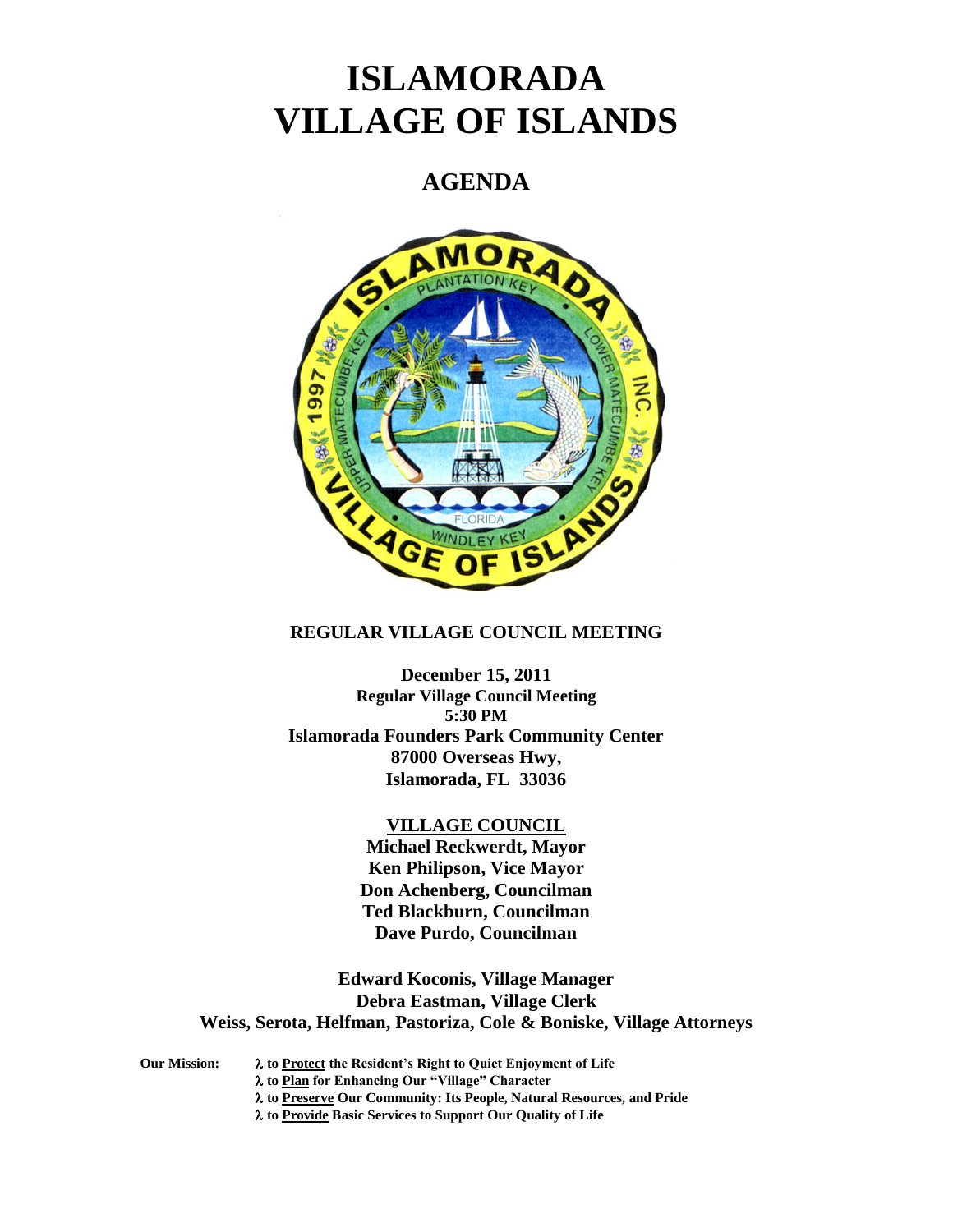

# **ISLAMORADA, VILLAGE OF ISLANDS REGULAR VILLAGE COUNCIL MEETING**

# **Founders Park Community Center 87000 Overseas Hwy Islamorada, FL 33036 December 15, 2011 5:30 PM**

# **I. CALL TO ORDER\ROLL CALL**

# **II. PLEDGE OF ALLEGIANCE**

# **III. PRESENTATIONS**

**A.** Introduction of Team Leader for the Islamorada, Fire Rescue Community Emergency Response Training Program

# **IV. PUBLIC COMMENT**

# **V. AGENDA: Request for Deletion / Emergency Additions**

# **VI. CITIZENS' ADVISORY COMMITTEE UPDATES**

- **A.** Historic Preservation Commission Vice Chairperson Buddy Pinder
- **B.** Land Acquisition Advisory Committee No Report
- **C.** Landscape Advisory Committee No Report
- **D.** Local Planning Agency No Report
- **E.** Near Shore Water Support Citizens' Advisory Committee No Report
- **F.** Parks and Recreation Citizen's Advisory Committee No Report
- **G.** Water Quality Improvement Citizens' Advisory Committee No Report
- **H.** Workforce / Affordable Housing Citizens' Advisory Committee Chairperson Renee Sebastian
- **I.** Citizens' Financial Advisory Committee No Report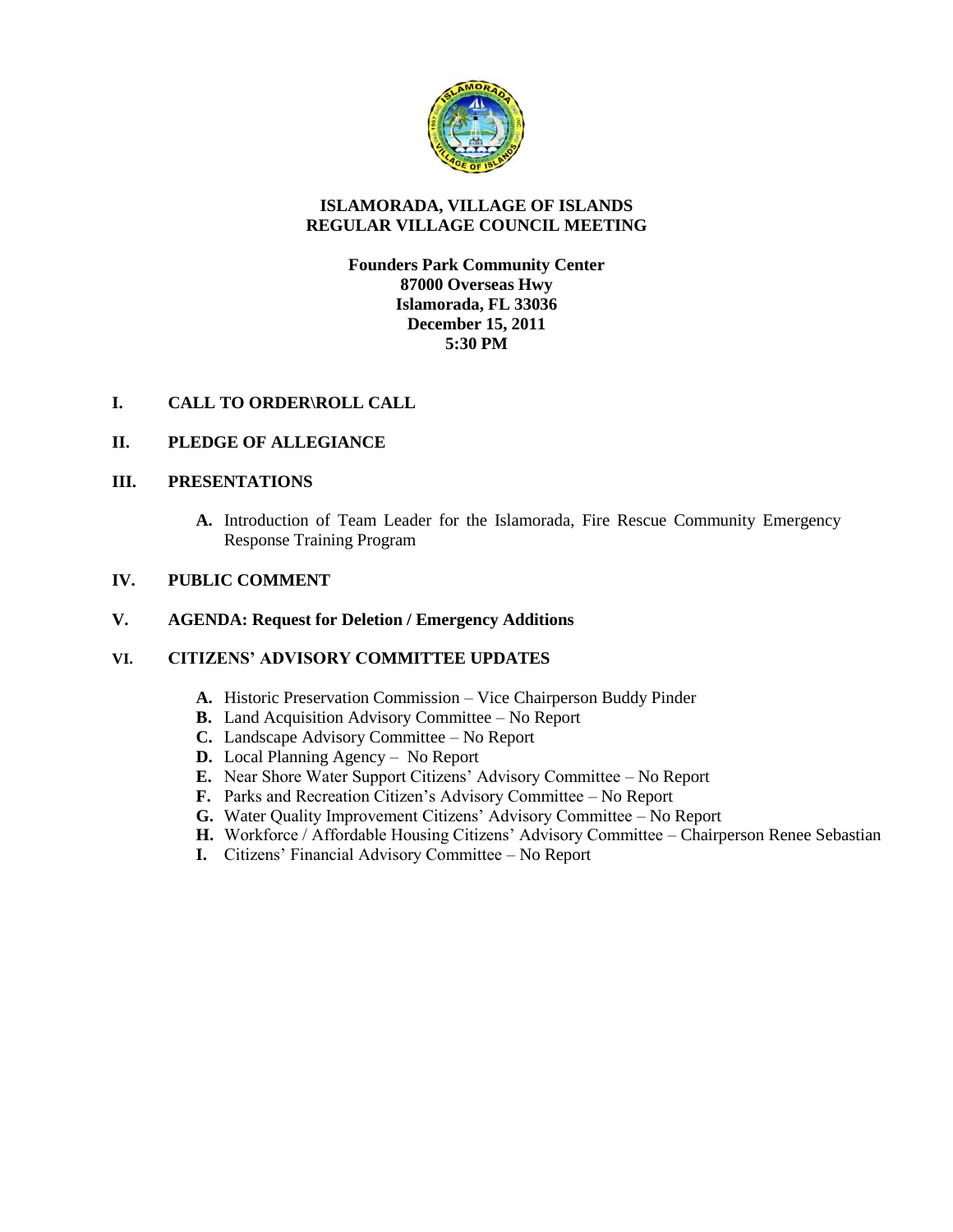#### **VII. WASTEWATER MATTERS**

- **A.** Wastewater Update
- **B.** Resolution Approving the Rankings of the Evaluation Committee and the **TAB 1** Recommendation of the Village Manger to Negotiate with Highest Ranked Firm for Design-Build-Operate-Finance of the Village's Wastewater System and Authorizing the Village Manager to Enter Into Contact Negotiations to Provide Wastewater Treatment

**A RESOLUTION OF ISLAMORADA, VILLAGE OF ISLANDS, FLORIDA APPROVING THE RANKINGS OF THE EVALUATION COMMITTEE AND THE RECOMMENDATION OF THE VILLAGE MANAGER TO NEGOTIATE WITH THE HIGHEST RANKED FIRM PURSUANT TO THE REQUEST FOR PROPOSALS (RFP) FOR DESIGN-BUILD-OPERATE-FINANCE OF THE VILLAGE'S WASTEWATER SYSTEM; AUTHORIZING THE VILLAGE MANAGER TO ENTER INTO CONTRACT NEGOTIATIONS TO PROVIDE WASTEWATER TREATMENT; AUTHORIZING THE VILLAGE MANAGER AND VILLAGE OFFICIALS TO TAKE ALL ACTION NECESSARY TO IMPLEMENT THE TERMS AND CONDITIONS OF THE RFP; AND PROVIDING FOR AN EFFECTIVE DATE**

#### **VIII. QUASI-JUDICIAL**

#### **IX. CONSENT AGENDA**

(All items on the Consent Agenda are considered routine by the Village Council and will be approved by one motion. There will be no separate discussion of these items unless a Councilmember so requests, in which event, the item will be moved to the Main Agenda.)

**A.** Minutes: **TAB 2** December 1, 2011 Regular Village Council Meeting December 2, 2011 Executive Session December 2, 2011 Executive Session

**B.** Memorandum of Understanding Exempting Certain Categories of Village **TAB 3** Development Orders from Florida Department of Economic Opportunity Review

**A RESOLUTION OF THE VILLAGE COUNCIL OF ISLAMORADA, VILLAGE OF ISLANDS, FLORIDA, CONSIDERING A MEMORANDUM OF UNDERSTANDING CREATING A COORDINATED PERMIT REVIEW PROCESS FOR SPECIFIED DEVELOPMENT ACTIVITIES BETWEEN THE FLORIDA DEPARTMENT OF ECONOMIC OPPORTUNITY, AND ISLAMORADA, VILLAGE OF ISLANDS, FLORIDA; AUTHORIZING THE VILLAGE MANAGER TO TAKE ALL NECESSARY ACTION TO FINALIZE THE AMENDMENT AND AUTHORIZING EXECUTION OF THE AMENDMENT BY THE VILLAGE MAYOR; AND PROVIDING FOR AN EFFECTIVE DATE**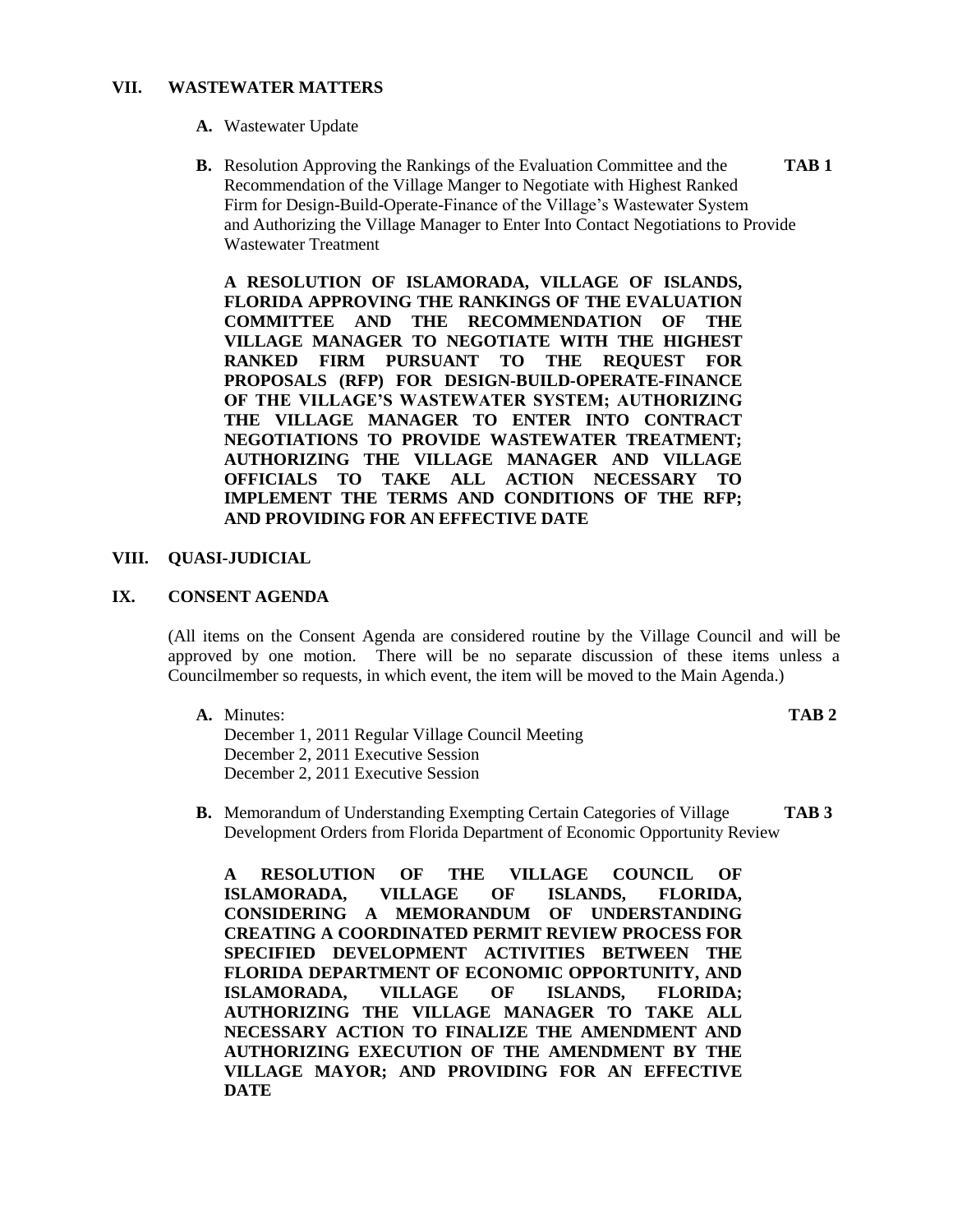#### **X. ORDINANCES**

**A.** Second Reading – Amendment to the Floodplain Management Standard **TAB 4 Ordinance** 

**AN ORDINANCE OF ISLAMORADA, VILLAGE OF ISLANDS, FLORIDA, AMENDING CHAPTER 6 "BUILDINGS AND BUILDING REGULATIONS," ARTICLE III "FLOODPLAIN MANAGEMENT STANDARDS" OF THE CODE OF ORDINANCES TO PROVIDE FOR UPDATES AND CHANGES CONSISTENT WITH FEDERAL EMERGENCY MANAGEMENT AGENCY REQUIREMENTS AND STANDARDS; AND TO FURTHER IMPLEMENT AND ENFORCE THE PROCEDURES REQUIRED IN THE BIOLOGICAL OPINION PREPARED BY THE U.S. FISH AND WILDLIFE SERVICE FOR THE FEDERAL EMERGENCY MANAGEMENT AGENCY; PROVIDING FOR REPEAL OF CONFLICTING PROVISIONS; PROVIDING FOR SEVERABILITY; PROVIDING FOR INCLUSION IN THE CODE; PROVIDING FOR TRANSMITTAL TO THE STATE DEPARTMENT OF ECONOMIC OPPORTUNITY; AND PROVIDING FOR AN EFFECTIVE DATE**

#### **XI. RESOLUTIONS**

**A.** Road Abandonment Petition By John Kocol and Martha Edwards **TAB 5** (RA-11-01 Road)

**A RESOLUTION OF THE VILLAGE COUNCIL OF ISLAMORADA, VILLAGE OF ISLANDS, FLORIDA, CONSIDERING A REQUEST TO VACATE A PORTION OF LIST STREET CONSISTING OF APPROXIMATELY 11,585 SQUARE FEET ADJACENT TO BLOCKS 4 AND 6, STRATTONS SUBDIVISION, AS RECORDED IN PLAT BOOK 2, PAGE 38 OF THE PUBLIC RECORDS OF MONROE COUNTY, FLORIDA, LOCATED AT APPROXIMATELY MILE MARKER 82.3, AS LEGALLY DESCRIBED IN EXHIBIT "A;" RESERVING TO THE VILLAGE ALL RIGHTS OVER ANY NEEDED PUBLIC UTILITY EASEMENTS; AND PROVIDING FOR AN EFFECTIVE DATE**

**B.** Resolution of Intent for Stormwater Non-Advalorem Assessments **TAB 6**

**A RESOLUTION OF THE VILLAGE COUNCIL OF ISLAMORADA, VILLAGE OF ISLANDS, FLORIDA ELECTING TO USE THE UNIFORM METHOD OF COLLECTING NON-AD VALOREM SPECIAL ASSESSMENTS LEVIED WITHIN THE INCORPORATED AREA OF THE VILLAGE; STATING A NEED FOR SUCH LEVY TO FUND THE COST OF STORMWATER MANAGEMENT AND INFRASTRUCTURE; PROVIDING FOR THE MAILING OF THIS RESOLUTION; AND PROVIDING FOR AN EFFECTIVE DATE**